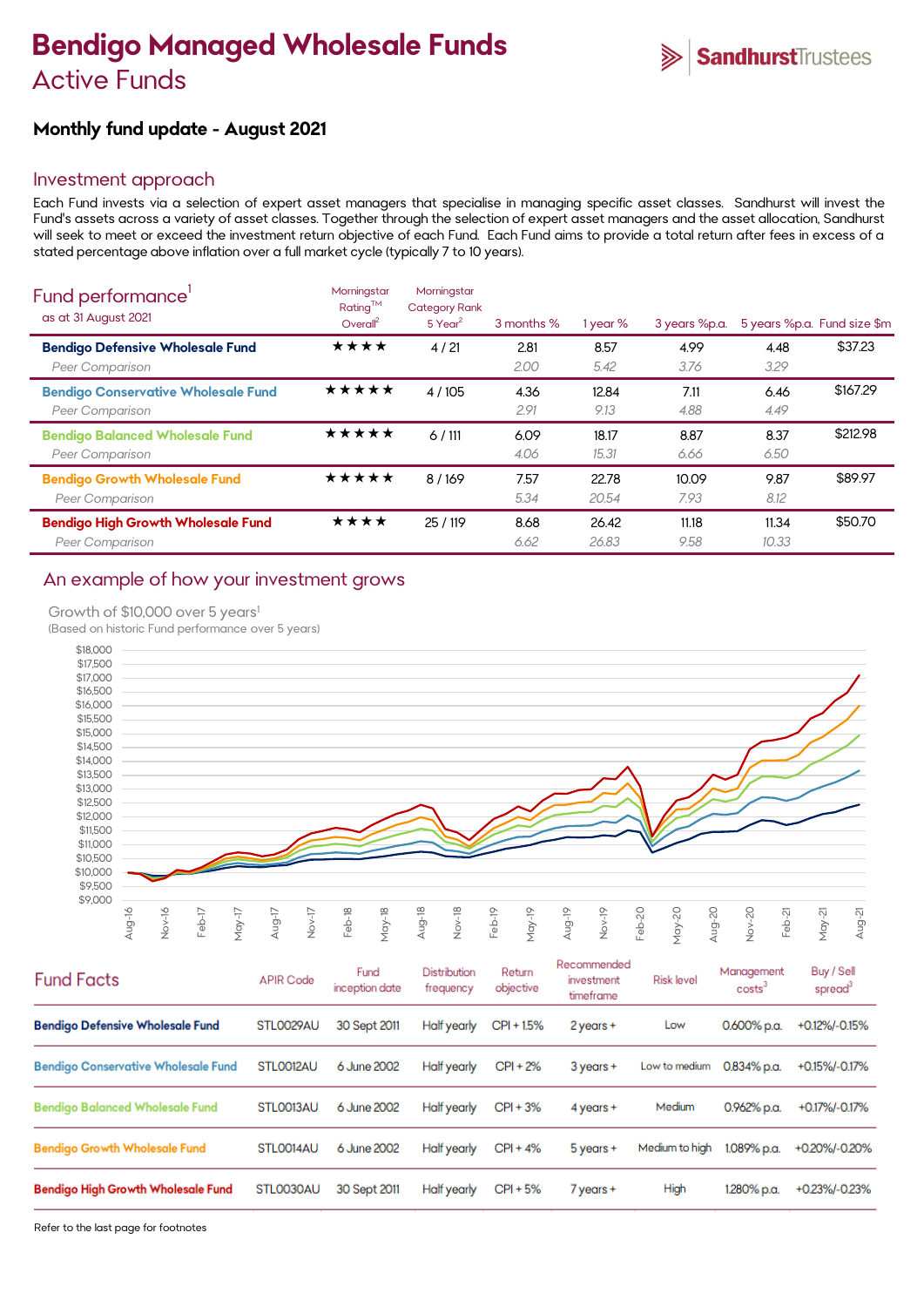# Asset allocation and the Unit prices of the Unit prices of the Unit prices of the Unit prices of Unit **Bendigo Defensive Wholesale Fund**



#### **Bendigo Conservative Wholesale Fund**



#### **Bendigo Balanced Wholesale Fund**

| $\blacksquare$ Aust Sh | 25.4% |
|------------------------|-------|
| $\blacksquare$ Int Sh  | 26.4% |
| Int Sh (Hedged)        | 4.8%  |
| Property & Infra       | 0.1%  |
| $\blacksquare$ Cash    | 10.9% |
| $\blacksquare$ Int Fl  | 4.3%  |
| Aust Fl                | 20.7% |
| <b>Alternative</b>     | 7.4%  |

#### **Bendigo Growth Wholesale Fund**



#### **Bendigo High Growth Wholesale Fund**

| $\blacksquare$ Aust Sh | 37.8% |
|------------------------|-------|
| $\blacksquare$ Int Sh  | 38.7% |
| Int Sh (Hedged)        | 10.7% |
| Property & Infra       | 0.7%  |
| $\blacksquare$ Cash    | 9.2%  |
| $\blacksquare$ Int FI  | 0.0%  |
| ■ Aust Fl              | 0.0%  |
| Alternative            | 2.9%  |
|                        |       |

| Unit prices                                | Application | <b>Withdrawal</b> |
|--------------------------------------------|-------------|-------------------|
| as at 31 August 2021                       | price       | price             |
| <b>Bendigo Defensive Wholesale Fund</b>    | \$1.10391   | \$1.10093         |
| <b>Bendigo Conservative Wholesale Fund</b> | \$1.10579   | \$1.10226         |
| <b>Bendigo Balanced Wholesale Fund</b>     | \$1.08902   | \$1.08532         |
| <b>Bendigo Growth Wholesale Fund</b>       | \$1.04793   | \$1.04375         |
| <b>Bendigo High Growth Wholesale Fund</b>  | \$1.50512   | \$1.49821         |

### Make the most of your investment

#### **You need \$50,000 to start an investment in one of our Bendigo Managed Wholesale Funds**

**The power of compounding**

Compounding can be a powerful tool in wealth creation. Reinvesting distributions can be one of the easiest and cheapest ways to increase your holdings over time. You're compounding your investment's growth by continually adding more units which, in turn, will generate distributions of their own.

#### **Why not reinvest your half yearly distributions?**

**The benefits of making it regular**

Making regular contributions to your investment can both grow your investment and smooth the effects of market highs and lows.

#### **Why not add a Regular Savings Plan to your investment? You can establish one from as little as \$50 per month.**

You can also use BPAY® to add to your investment at any time with as little as \$100. See your statement for your BPAY reference number.

® Registered to BPAY Pty Ltd ABN 69 079 137 518

### Do you have any questions?

For further information contact us on 1800 634 969 or visit www.bendigobank.com.au/ managedfunds